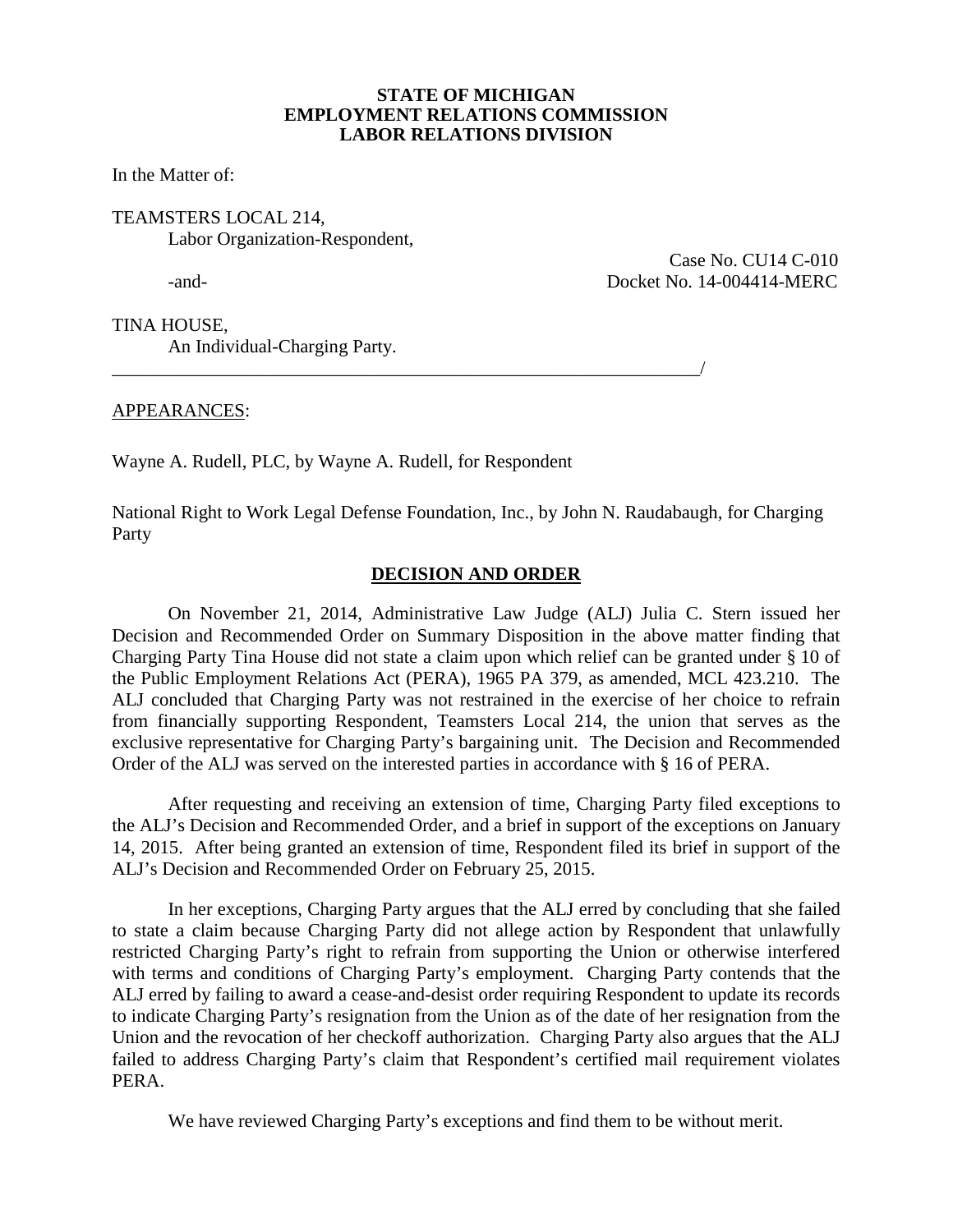### Factual Summary:

We adopt the facts as found by the ALJ and repeat them here only as necessary. We agree with the ALJ that there are no material facts at issue.

Charging Party Tina House has been employed as a secretary by Lapeer County (the Employer) since August of 2000. Her position is included in a bargaining unit represented by Respondent. On August 16, 2000, Charging Party signed a Checkoff Authorization and Assignment authorizing the Employer to deduct union dues from her wages and pay them to Respondent. On August 17, 2000, Charging Party signed an application for membership in Respondent Union and designated the Union as her representative for collective bargaining.

The Checkoff Authorization and Assignment signed by Charging Party authorizing her employer to deduct her monthly union dues from her wages and pay them to the Union provided, in relevant part:

This authorization is voluntary and is not conditioned on my present or future membership in the Union.

This authorization and assignment shall be irrevocable for the term of the applicable contract between the Union and the Company, or for one year, whichever is the lesser, and shall automatically renew itself for successive yearly or applicable contract periods thereafter, whichever is the lesser, unless I give written notice to the Company and the Union at least 60 days and not more than 75 days before any periodic renewal date of this authorization and assignment of my desire to revoke same.

On December 11, 2012, the Michigan Legislature passed 2012 PA 349 (Act 349), which, among other things, expressly provided that public employees have a right to refrain from assisting labor organizations or otherwise engaging in union activity, and made agency shop illegal for most public employees. Act 349 became effective on March 28, 2013.

At the time relevant to the charge herein, Charging Party's employer and Respondent were parties to a collective bargaining agreement containing a union security clause. The union security clause provided for agency shop and required employees to pay union dues or a service fee to the Union as a condition of employment. The collective bargaining agreement also required the Employer to deduct union dues and service fees from the wages of employees who have authorized the Employer to do so and to then provide those funds to Respondent. The Employer and Respondent entered into that contract prior to the enactment of Act 349. The agreement expired on December 31, 2013. On December 3, 2013, Respondent and the Employer entered into a tentative agreement for a successor contract that, in accordance with Act 349, did not contain a union security agreement.

On December 4, 2013, Charging Party sent a letter to Respondent resigning her union membership. Charging Party's letter explained that she was only willing to pay "those union dues and fees that I can be lawfully compelled to pay as a condition of my employment under Michigan law." She expressly objected to paying any sums used for "political, ideological, organizing, or other non-chargeable purposes." Her letter further stated that she revoked her dues deduction authorization to the extent that it authorized the deduction of anything other than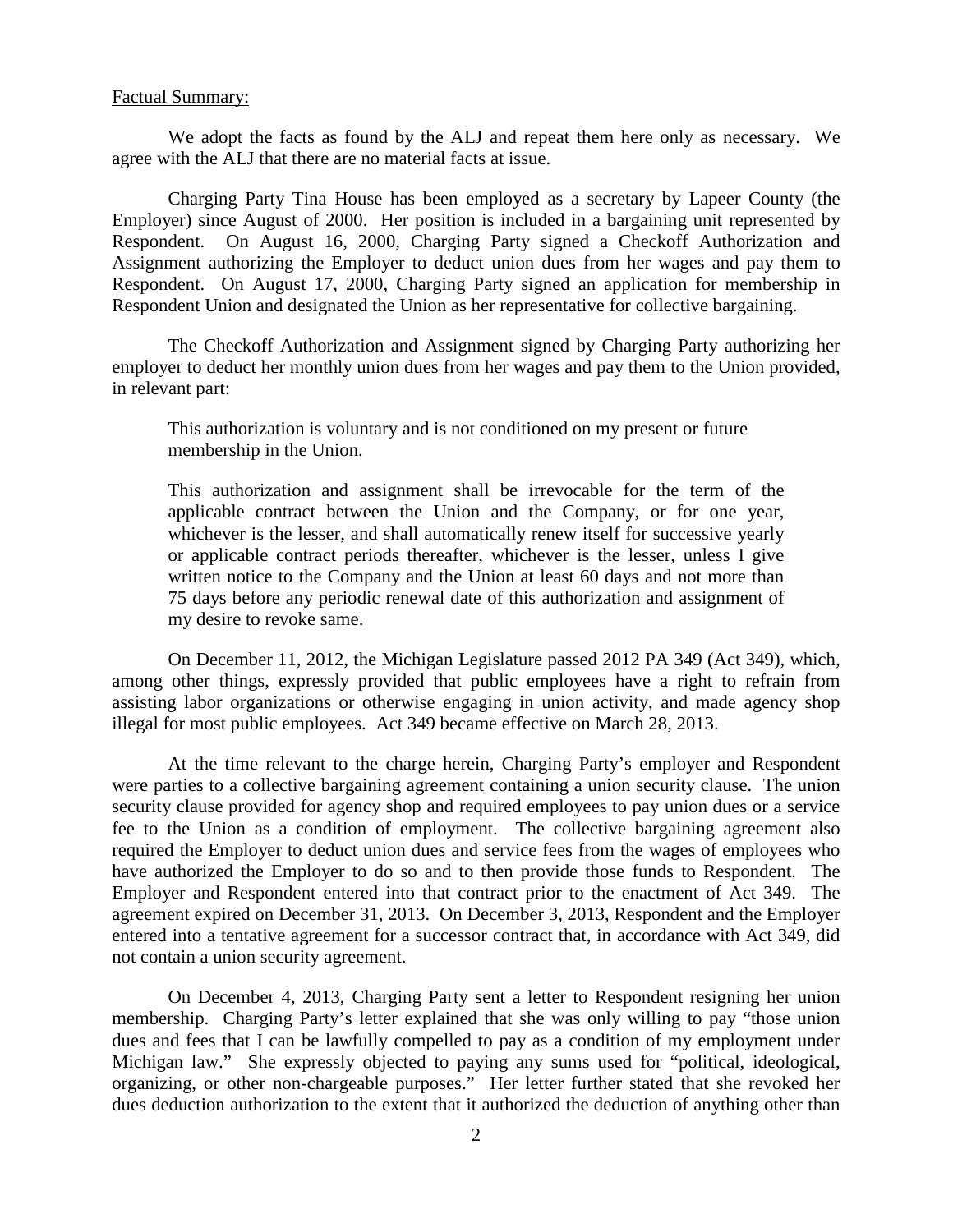the service fees for which she was obligated to pay as a condition of her employment under Michigan law. On the same date, Charging Party provided a copy of that letter to the Employer.

Upon receipt of Charging Party's letter, the Employer stopped deducting union dues from her paycheck. She paid no additional union dues or fees to Respondent after December 4, 2013.

Respondent replied to Charging Party by letter dated December 13, 2013, which stated:

We are in receipt of your letter requesting that your dues deduction be stopped in accordance with Public Act 349 of 2012.

Please be advised that by signing the Check Off Authorization, when you first became a member, you entered into a separate independent contract with this Local Union which supersedes Public Act 349. Provisions of that Agreement do not permit you to revoke your financial obligation at this time, the proper time period is from 6/1 to 6/16, and your letter must be certified to the Local Union President. [Emphasis in original].

Respondent did not send any further correspondence to Charging Party regarding its claim that she still had a financial obligation to the Union.

On March 18, 2014, Charging Party filed the unfair labor practice charge in this matter contending that Respondent's actions restrained and coerced her in the exercise of her rights under § 9 of PERA in violation of § 10(2).

## Discussion and Conclusions of Law:

We recently considered similar issues in two other cases involving Respondent, *Teamsters Local 214 (Cottrell)*, 29 MPER \_\_\_ (Case No. CU13 K-067, issued January 14, 2016); and *Teamsters Local 214 (Beutler)*, 29 MPER \_\_\_ (Case No. CU13 I-037, issued December 11, 2015). In both those cases, the language of the Checkoff Authorization and Assignment were almost identical to that of the Checkoff Authorization and Assignment in this case. In each case, as in this one, because the charging party's revocation of the Checkoff Authorization and Assignment was not made during the designated window period, Respondent insisted that the revocation was not effective and that the charging party continued to have a financial obligation to the Union.

In both *Beutler* and *Cottrell*, we quoted our decision in *Saginaw Ed Ass'n,* 29 MPER 21 (2015) in which we first examined the right to refrain under Act 349. In *Saginaw,* we explained:

The enactment of Act 349 gave Charging Parties an express right to refrain from union activity. Thus, under  $\S 9(1)(b)$  of PERA, if a public employee is not a member of a union, the right to refrain means that he or she cannot be required to become a member of a union. If he or she has no financial obligation to support a labor organization, he or she cannot be required to begin supporting a labor organization. It is also evident that refraining from union activity includes ceasing union activities that the employee has already begun. Therefore, if a public employee is a member of a labor organization, he or she has the right to resign from that organization.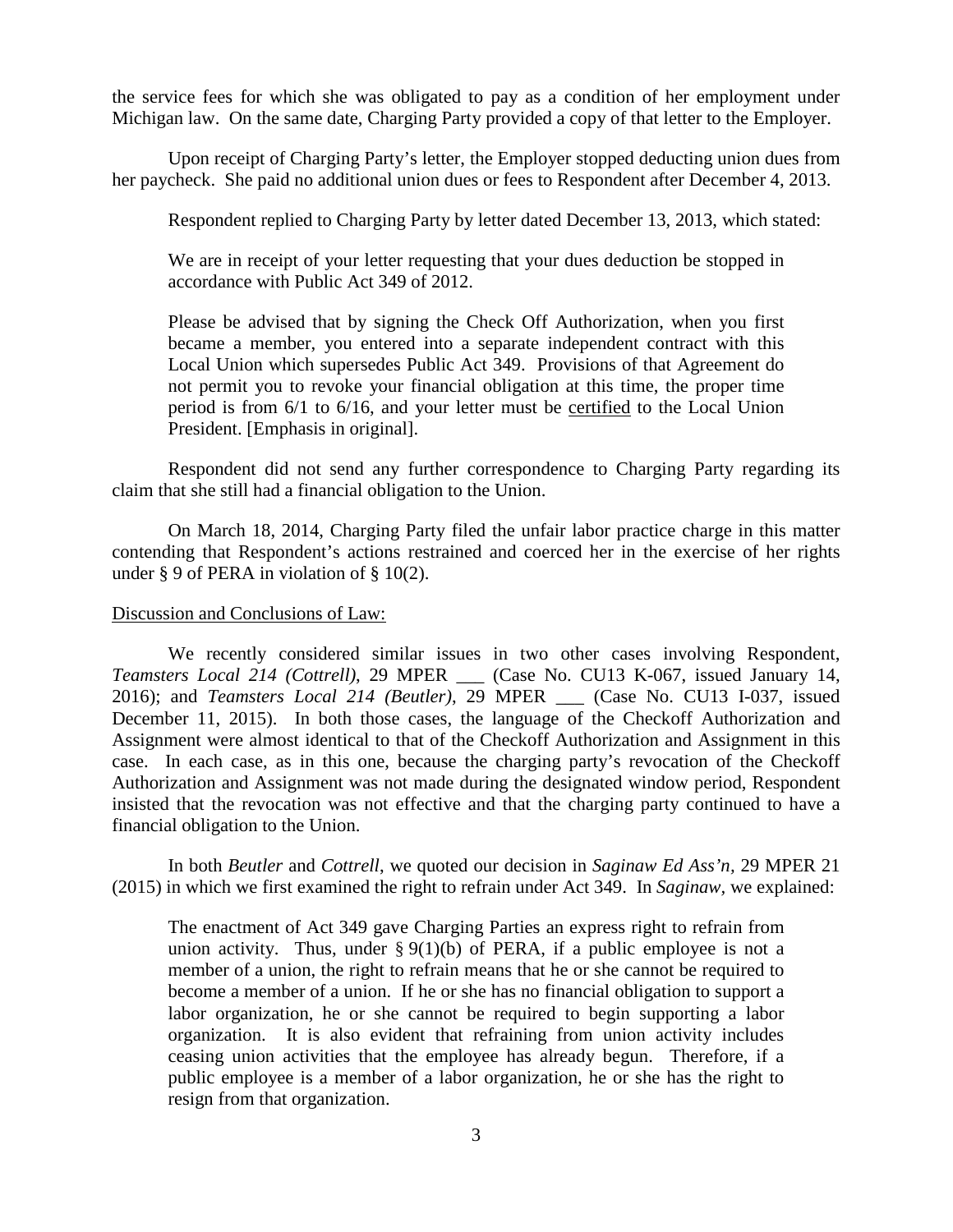In *Beutler*, unlike this case, there was no union security clause in place at the time the charging party, Beutler, resigned from union membership. Therefore, Beutler was free to resign from her union membership at will, and her failure to pay union dues could not have any impact on her employment. Since she was not covered by a union security clause, we found that until the point she resigned from the Union, she had voluntarily remained a Union member. Therefore, we concluded that she knowingly and voluntarily accepted a financial obligation under the terms of the Checkoff Authorization and Assignment. We found that by so doing, she had waived her right to refrain from financially supporting the Union until the next window period for revocation of the Checkoff Authorization and Assignment.

However, in *Cottrell*, as in this case, a union security clause was contained in the collective bargaining agreement between Respondent Teamsters Local 214 and the charging party Cottrell's employer. There, we explained that the charging party had the right to resign from union membership at will pursuant to § 9 of PERA as amended by Act 349. See *Saginaw Ed Ass'n,* 29 MPER 21 (2015). In *Cottrell*, we found that while the charging party could not be required to continue as a union member, he remained obligated to provide financial support to the Union by paying an agency fee for the term of the union security agreement. We explained:

Because there was a lawful union security provision affecting charging party's employment, charging party did not have the right to refrain from financially supporting the union. See *Auto Workers Local 1752 (Schweizer Aircraft)*, 320 NLRB 528, 531; 320 NLRB No. 39, (1995). When his membership in the union ended, charging party no longer had an obligation to pay union dues. However, he had an obligation to pay an agency fee.

In *Cottrell*, the collective bargaining agreement setting the terms and conditions of the charging party's employment continued for several months after his resignation from the Union. Since he recognized his obligation to pay an agency fee as a condition of employment, and since Respondent failed to inform Cottrell of the amount of the agency fee, he continued to pay union dues for several months. Thus, we found that Respondent violated § 10(2) of PERA by failing to recognize Cottrell as an agency fee payer, by failing to promptly inform Cottrell of his pro rata share of chargeable union expenses, and by unlawfully accepting and retaining funds in excess of Cottrell's pro rata share of chargeable union expenses.

In this matter, upon Charging Party's resignation from the Union, House became an objecting nonmember with an obligation to pay an agency fee for as long as her employment was covered by a lawful union security agreement. At that point, Respondent was obligated to inform Charging Party of the amount of the agency fee, if any, that she was required to pay for the duration of the union security agreement. As we explained in *Cottrell*:

Respondent has a duty to ensure that objecting nonmembers are not required to make payments for union expenses that are not due to the chargeable expenses of collective bargaining, contract administration, and grievance adjustment. It is the Union's responsibility to determine and justify the amount of chargeable union expenses that may lawfully be shared by objecting nonmembers. See *Abood,* 431 US at 239–241.

Respondent failed to notify Charging Party of the amount of the agency fee. However, the collective bargaining agreement containing the union security clause expired December 31,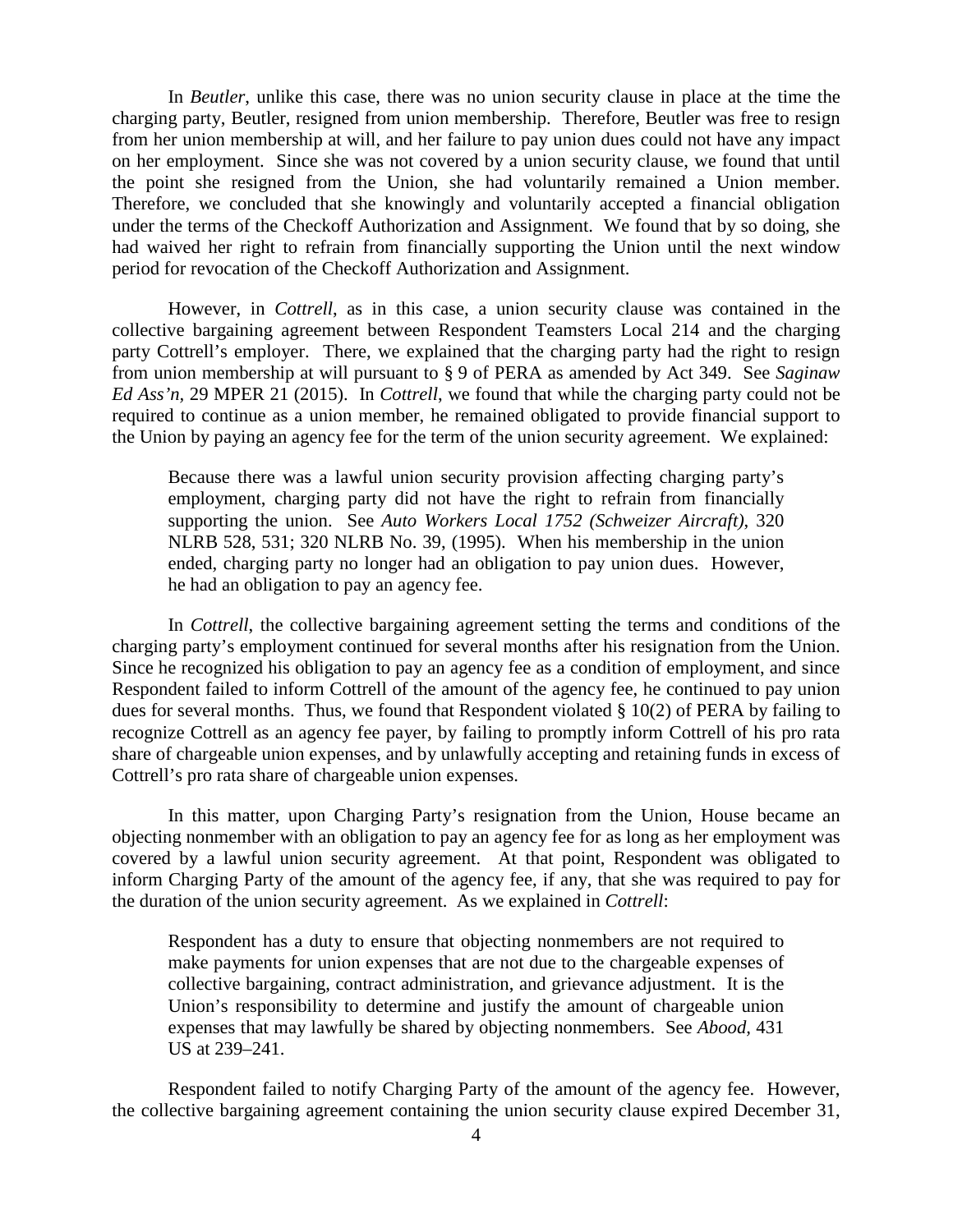2013. As we explained in *Cottrell*, where an employee has an obligation to financially support a union solely due to a lawful union security agreement, that obligation ends when the collective bargaining agreement containing the union security clause expires. Therefore, Charging Party's obligation to pay an agency fee ended December 31, 2013, less than a month after she resigned her union membership. After her December 4, 2013 resignation from the Union, Charging Party paid no further union dues and no agency fees to Respondent. While Respondent should have immediately informed Charging Party of the amount of her pro rata share of the Union's chargeable expenses for collective bargaining, contract administration, and grievance adjustment, in this case, Respondent's failure to do so has had no adverse effect on Charging Party.

On exceptions, Charging Party argues that the ALJ misunderstood her argument that Respondent's December 13, 2013 letter denying Charging Party's revocation of the Checkoff Authorization and Assignment violated § 10(2) of PERA as "an implied threat to take House to collections." In her brief in support of her exceptions, Charging Party asserts:

In this case, the Union has not made a threat (implied or outright) to take Charging Party to collections. Rather, the Union is claiming House owes union dues based on its denial of her revocation and that she continues to accrue an arrearage because she has refused to pay dues since her December revocation. . . . Indeed, the arrearage is evidence bolstering the fact that the Union violated House's right to refrain when they denied her revocation.

Despite Charging Party's contention that the Union claims that House owes an arrearage, Charging Party has offered no facts in support of her contention. Charging Party has not alleged that Respondent has communicated to her that she owes an arrearage for failing to pay dues since her revocation of her dues deduction authorization in December 2013. Charging Party argues that her charge concerns her financial obligations to the Union between December 4, 2013 and June 12, 2014. However, Charging Party has failed to allege that Respondent has taken any action, beyond sending the December 13, 2013 letter, to collect or attempt to collect either agency fees or union dues for the remainder of December 2013, or for any period thereafter.

As the ALJ notes in her decision, Charging Party's assertion of a violation of  $\S 10(2)$  of PERA is based solely on Respondent's action in sending the December 13, 2013 letter to Charging Party. Respondent contends that the December 13, 2013 letter merely stated its position with respect to Charging Party's financial obligation under the Checkoff Authorization and Assignment and is not an unlawful attempt or threat to collect funds to which Respondent is not entitled. Under the circumstances of this case, we agree. This decision is one of the first decisions we have issued addressing the right to refrain under  $\S 9(1)(b)$  of PERA, and interpreting the effect of the changes to public employee rights and public sector union obligations resulting from the enactment of Act 349. At the time Respondent sent its December 13, 2013 letter to Charging Party, we had issued no decisions interpreting the effect of the changes resulting from the enactment of Act 349. At that point, we had not held that, in the absence of a lawful union security clause, employee obligations to financially support a labor organization end upon resignation from the union. See, *Saginaw Ed Ass'n,* 29 MPER 21 (2015). Nor had we found that window periods limiting resignations from unions are unlawful. *Id.*  Therefore, we will not presume that Respondent knew or should have known that its December 13, 2013 letter could be considered unlawful. Accordingly, at this point, we will not interpret a union's mere statement that funds are owed to it as an unlawful demand, when that statement was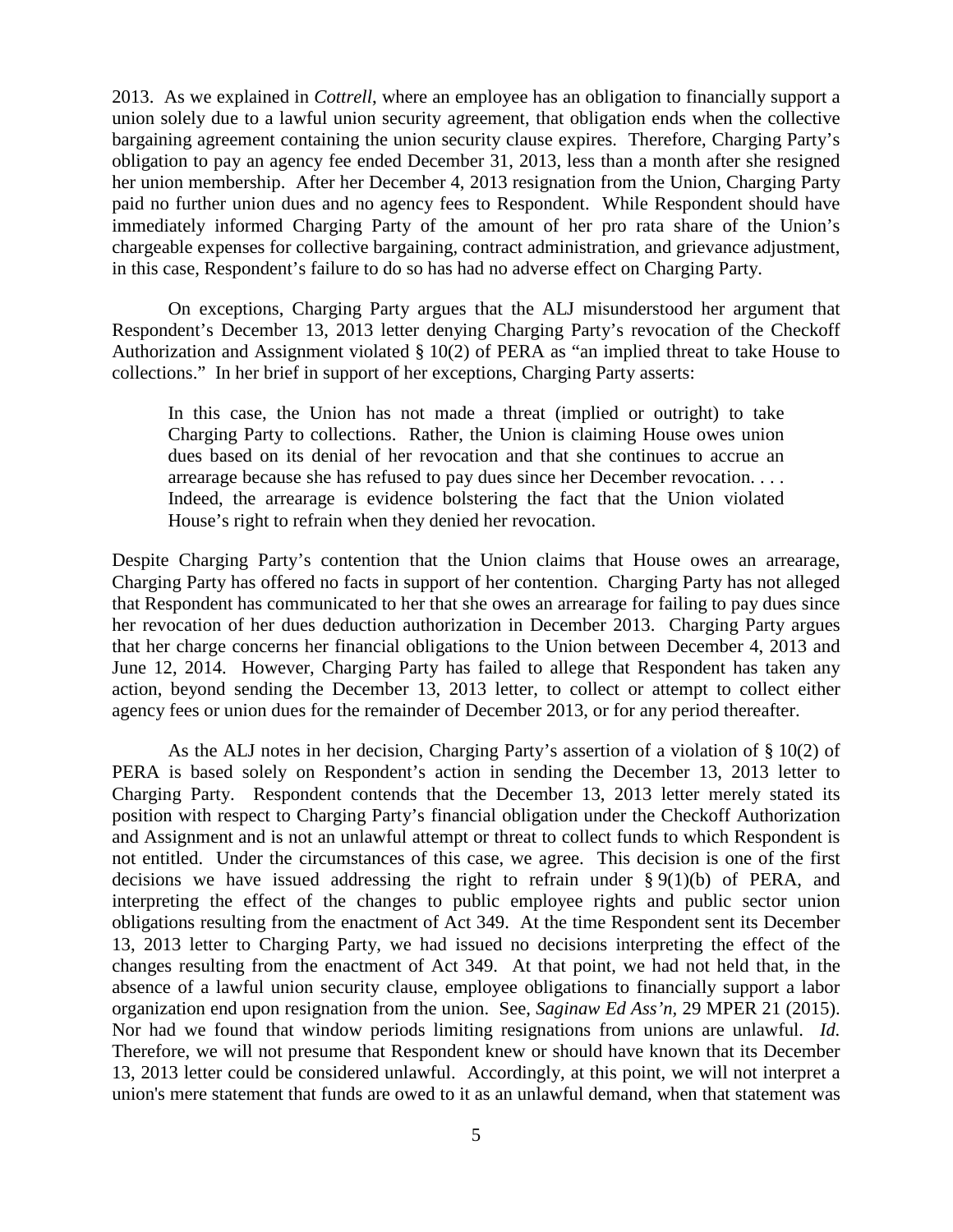made before we issued our decision in *Saginaw* and the statement is based on an agreement lawfully entered into before the enactment of Act 349.

In her exceptions, Charging Party contends that the ALJ erred by failing to address Charging Party's claim that Respondent's certified mail requirement violated PERA. In *Cottrell*, we explained that "we agree with the National Labor Relations Board in *California Saw & Knife Works*, 320 NLRB 224, 237; 320 NLRB No. 11, (1995), that a union's requirements that objections be sent by certified mail constitutes an arbitrary restriction on the employee's exercise of the right to be an objecting fee payer." However, we find no error in the ALJ's failure to address this issue since Respondent has taken no action to enforce the financial obligation it alleges Charging Party would continue to accrue unless she revoked the Checkoff Authorization and Assignment by certified letter during the designated window period. Moreover, as with *Cottrell*, there is no indication in the charge or in any of Charging Party's other pleadings that she could offer evidence that Respondent failed to recognize Charging Party as an objecting nonmember and failed to immediately notify her of the amount of the agency fee that she owed for the month of December 2013 simply because she did not provide notice of her revocation of the Checkoff Authorization and Assignment by certified mail. That is, Charging Party has failed to allege any harm resulting from Respondent's demand for notice by certified mail. Moreover, Charging Party has alleged no facts that could establish that her right to refrain from supporting the Union was in any way restrained or that she was otherwise restrained or coerced in the exercise of her rights protected by § 9 of PERA.

We have also considered all other arguments submitted by the parties and conclude that they would not change the result in this case. Accordingly, we affirm the ALJ's decision and adopt her recommended order.

## **ORDER**

The charge is dismissed for failure to state a claim upon which relief can be granted.

## MICHIGAN EMPLOYMENT RELATIONS COMMISSION

/s/

Edward D. Callaghan, Commission Chair

/s/

Robert S. LaBrant, Commission Member

 $\sqrt{s}$ 

Natalie P. Yaw, Commission Member

Dated: February 10, 2016

.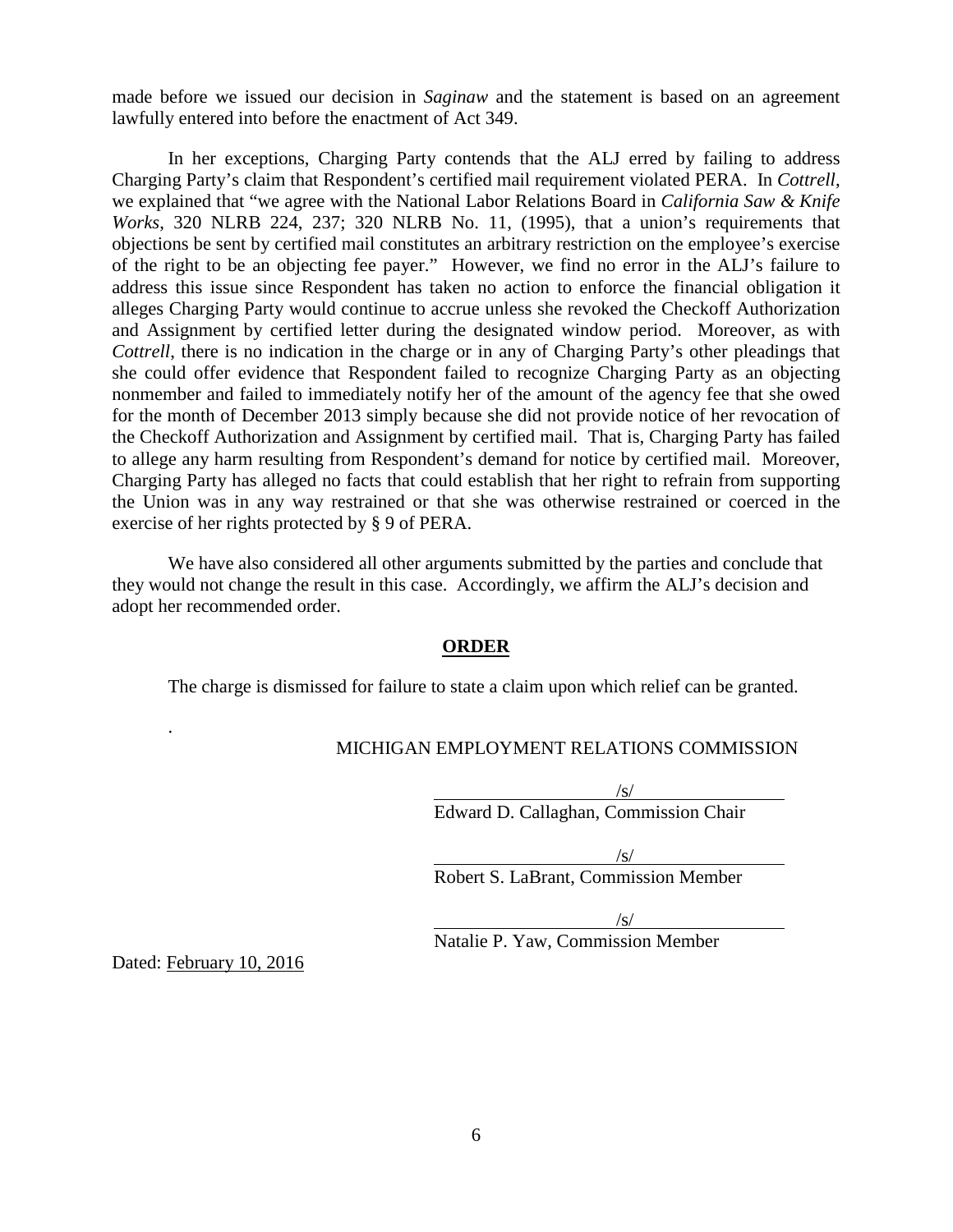# **STATE OF MICHIGAN MICHIGAN ADMINISTRATIVE HEARING SYSTEM EMPLOYMENT RELATIONS COMMISSION**

In the Matter of:

TEAMSTERS LOCAL 214, Labor Organization-Respondent,

> Case No. CU14 C-010 Docket No. 14-004414-MERC

-and-

TINA HOUSE, An Individual-Charging Party.

\_\_\_\_\_\_\_\_\_\_\_\_\_\_\_\_\_\_\_\_\_\_\_\_\_\_\_\_\_\_\_\_\_\_\_\_\_\_\_\_\_\_\_\_\_\_\_\_\_\_\_\_\_\_\_\_\_\_\_\_\_\_\_/

## APPEARANCES:

Wayne Rudell, for Respondent

John N. Raudabaugh, National Right to Work Legal Defense Foundation, for Charging Party

# **DECISION AND RECOMMENDED ORDER OF ADMINISTRATIVE LAW JUDGE ON MOTION FOR SUMMARY DISPOSITION**

On March 18, 2014, Tina House, employed by Lapeer County (the Employer) as a secretary, filed an unfair labor practice charge with the Michigan Employment Relations Commission (the Commission) alleging that her collective bargaining representative, Teamsters Local 214, violated §§9 and 10 of the Public Employment Relations Act (PERA), 1965 PA 379, as amended, by refusing to permit her to revoke her dues authorization/dues deduction card on the grounds that her request to do so was not timely. Pursuant to §16 of PERA, the charge was assigned for hearing to Julia C. Stern, Administrative Law Judge for the Michigan Administrative Hearing System (MAHS).

On June 6, 2014, Respondent filed a motion for summary dismissal. On June 16, 2014, House filed a cross-motion for summary disposition to which she attached proposed stipulations of fact and proposed exhibits. On October 21, 2014, Respondent filed a brief in opposition to House's motion. Although Respondent asked House to supply additional documents which it claims she did not produce, it does not dispute the facts she sets forth in her proposed stipulation. Neither party requested oral argument in this matter.

Based on facts set out in the charge and pleadings and not in dispute, and on the arguments made by the parties in their motions, I make the following conclusions of law and recommend that the Commission issue the following order.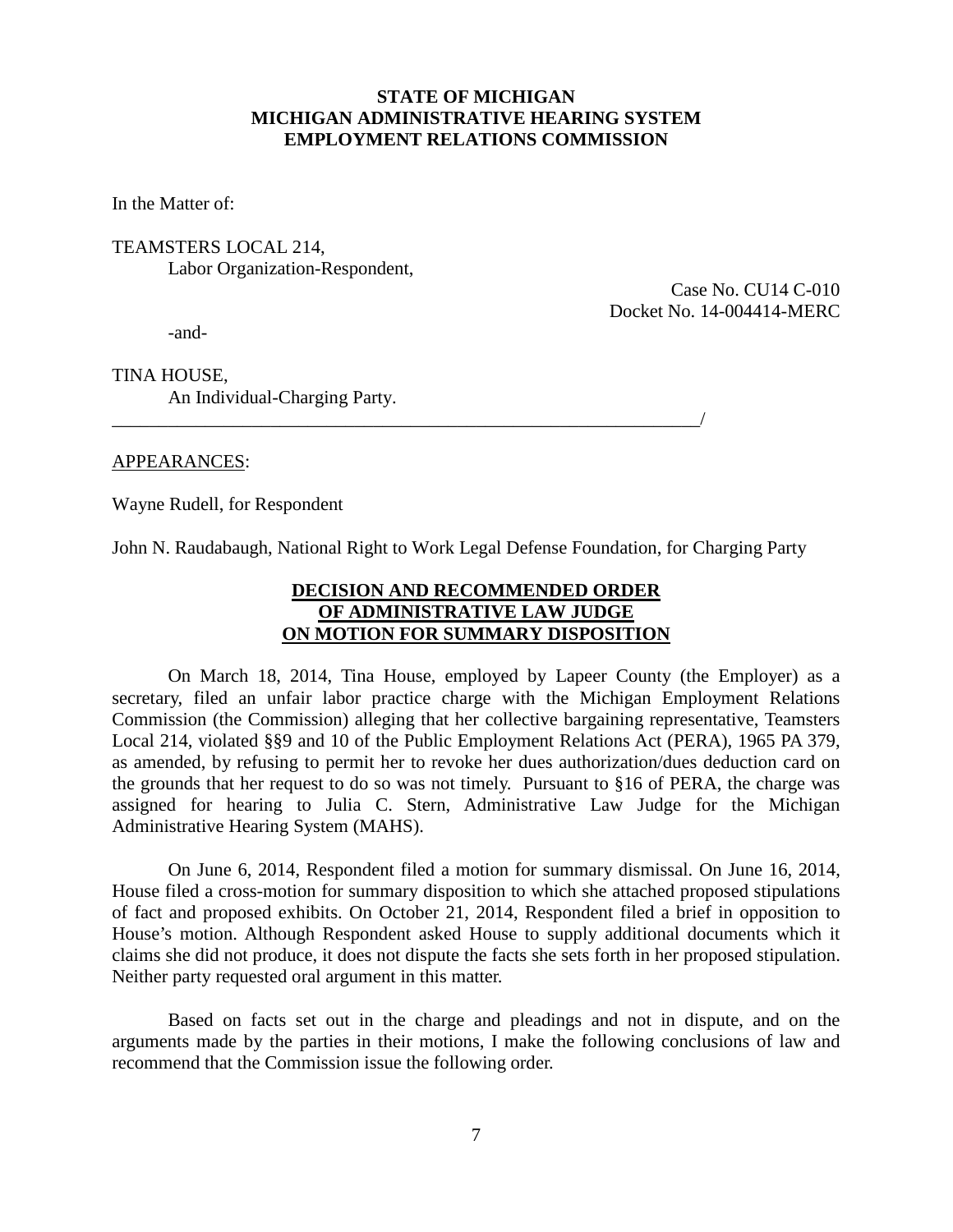### The Unfair Labor Practice Charge:

House is a member of a bargaining unit of the Employer's employees represented by the Respondent. In August 2000, House signed an application for union membership and an authorization to have initiation fees and membership dues deducted by the Employer from her paycheck and transmitted to Respondent. On December 4, 2013, House sent a letter to Respondent, with a copy to the Employer. In this letter, House, resigned her union membership. She also objected, as was her right under *Abood v Detroit Bd of Ed,* 431 US 219 (1977), to paying any dues or fees used for political, ideological, organizing or other "non-chargeable" purposes. Finally, House revoked her checkoff authorization to the extent it either authorized the deduction of full union dues from her paycheck or authorized the deduction of union dues or fees after the date that she was not compelled to pay dues or fees as a condition of employment. On December 13, 2013, Respondent sent House a letter stating that the checkoff authorization that she signed when she first became a member did not permit her to revoke her financial obligation at that time. The letter said that the proper period for revoking her authorization was between June 1 and June 16, and that the revocation must be sent by certified mail.

This letter was Respondent's only response to House's December 4, 2013 letter. When the Employer received House's letter, it ceased deducting union dues from her paycheck. House has not paid any sums to Respondent as union dues or fees since December 4, 2013.

House alleges that Respondent violated §10(2)(a) of PERA by asserting, in its December 13, 2013 letter, that she continued to have a financial obligation to it after she resigned her membership. House argues that because under §9 of PERA, as amended by 2012 PA 349 (PA 349), she had the right to cease financially assisting the union after she resigned her membership, Respondent violated PERA by imposing any restriction on her right to revoke her checkoff agreement. As a remedy, House asserts that Respondent should be ordered to cease and desist from enforcing restrictions on the right of any member of her bargaining unit to resign and revoke their checkoff agreements, update its records to remove any dues obligations from her account information, and cease any attempt to collect dues and/or fees from her. House also alleges that even if Respondent could lawfully require former members to revoke their checkoff authorizations only during a window period, the requirement that the revocation be submitted by certified mail violated §10(2)(a).

Facts:

### House's Membership Application and Checkoff Authorization

On August 17, 2000, House signed a document entitled "Application for Membership." The application stated, "I hereby designate Teamsters Local 214, through its authorized agents, as my representative for collective bargaining." The previous day, August 16, 2000, House had signed another document entitled "Check-off Authorization and Assignment." This document read as follows:

I, the undersigned member of Teamsters, State, County and Municipal Workers of Local 214, of the I.B.T., hereby authorize my employer to deduct from my wages and pay to Local 214 and/or its authorized representative, initiation fees and membership dues in such amounts as may be established from time to time, and in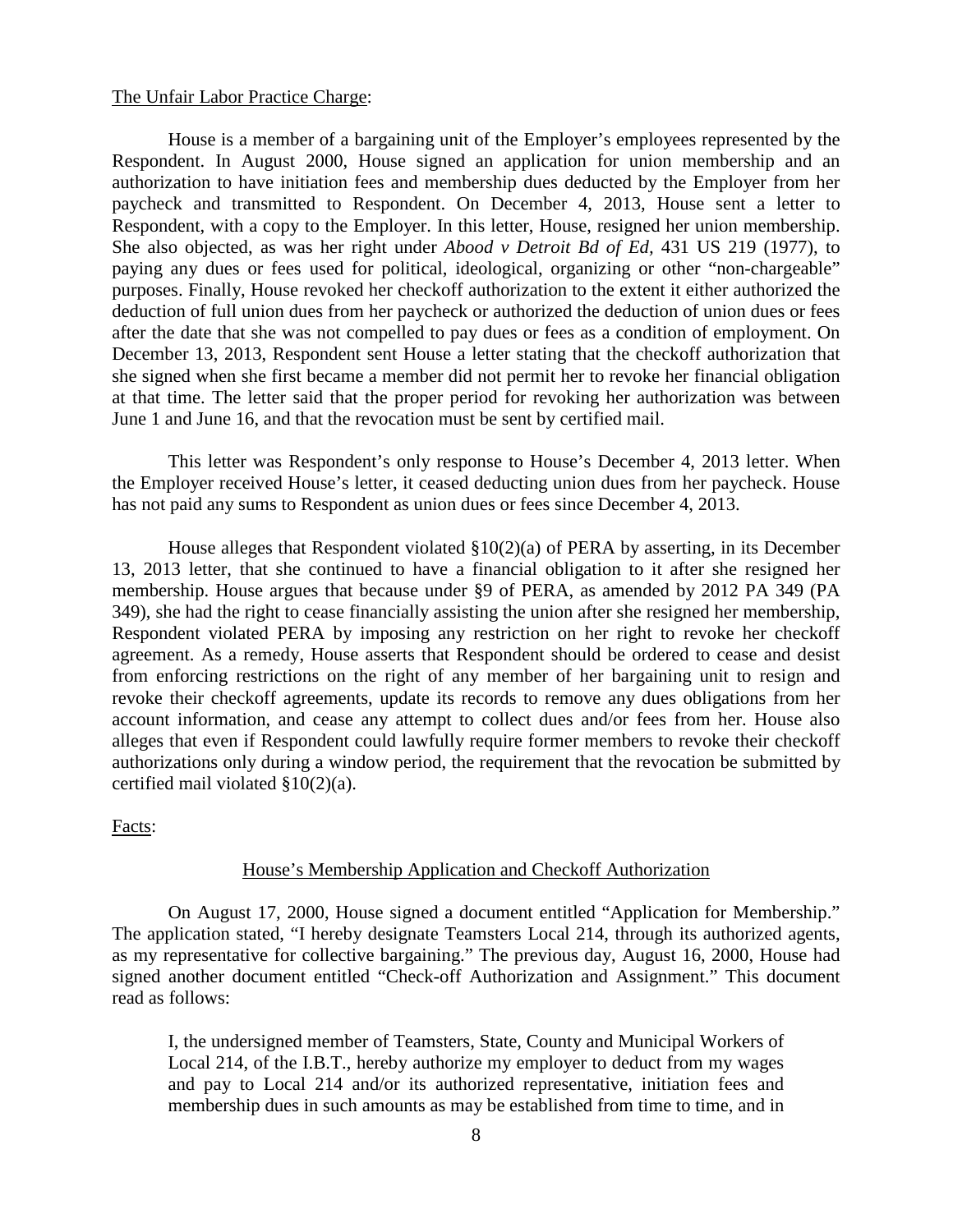accordance with the agreement between such Local Union and my employer. This authorization is voluntary and is not conditioned on my present or future membership in the Union.

This authorization and assignment shall be irrevocable for the term of the applicable contract between the Union and the Company [sic], or for one year, whichever is the lesser, and shall automatically renew itself for successive yearly or applicable contract periods thereafter, whichever is the lesser, unless I give written notice to the Company and the Union at least 60 days and not more than 75 days before any periodic renewal date of this authorization and assignment of my desire to revoke the same.

I do hereby certify that previous deductions from my wages for Union initiation fees and dues were made with my knowledge and consent; and I do hereby ratify, authorize, and assign to the Union, all of such deductions as of the time they were made. Union dues are not deductible as charitable contributions for Federal Income Tax purposes.

## 2012 PA 349

On December 11, 2012, the Legislature passed 2012 PA 349 (PA 349). The law, which became effective on March 28, 2013, substantively altered both §9 and §10 of PERA.

Section 9 sets out the rights of public employees that are protected by PERA. Prior to PA 349, §9 read as follows:

It shall be lawful for public employees to organize together or to form, join or assist in labor organizations, to engage in lawful concerted activities for the purpose of collective negotiation or bargaining or other mutual aid and protection, or to negotiate or bargain collectively with their public employers through representatives of their own free choice.

Section 9 was modeled on §7 of the National Labor Relations Act (NLRA), 29 USC 150 et seq. However, §7 of the NLRA, as amended by the 1947 Taft-Hartley amendments, includes an explicit "right to refrain" from engaging in §7 activities. The Michigan Legislature did not include a "right to refrain" from §9 activities when it adopted PERA in 1965, and it did not add this language to §9 when it amended PERA in 1973 to add provisions making certain conduct by labor organizations unfair labor practices under the Act. Among the statutory changes effected by PA 349, however, was the addition, in §9(1)(b), of the "right to refrain" language that had been part of §7 of the NLRA since 1947. Section 9, therefore, now explicitly gives employees the right to refrain from any or all of the activities identified in subdivision  $(1)(a)$  $(1)(a)$  $(1)(a)$  of that section.<sup>1</sup>

 $\overline{a}$ 

<span id="page-8-0"></span><sup>&</sup>lt;sup>1</sup> Section 9 now also contains subsections (2) and (3), which read as follows:

<sup>(2)</sup> No person shall by force, intimidation, or unlawful threats compel or attempt to compel any public employee to do any of the following: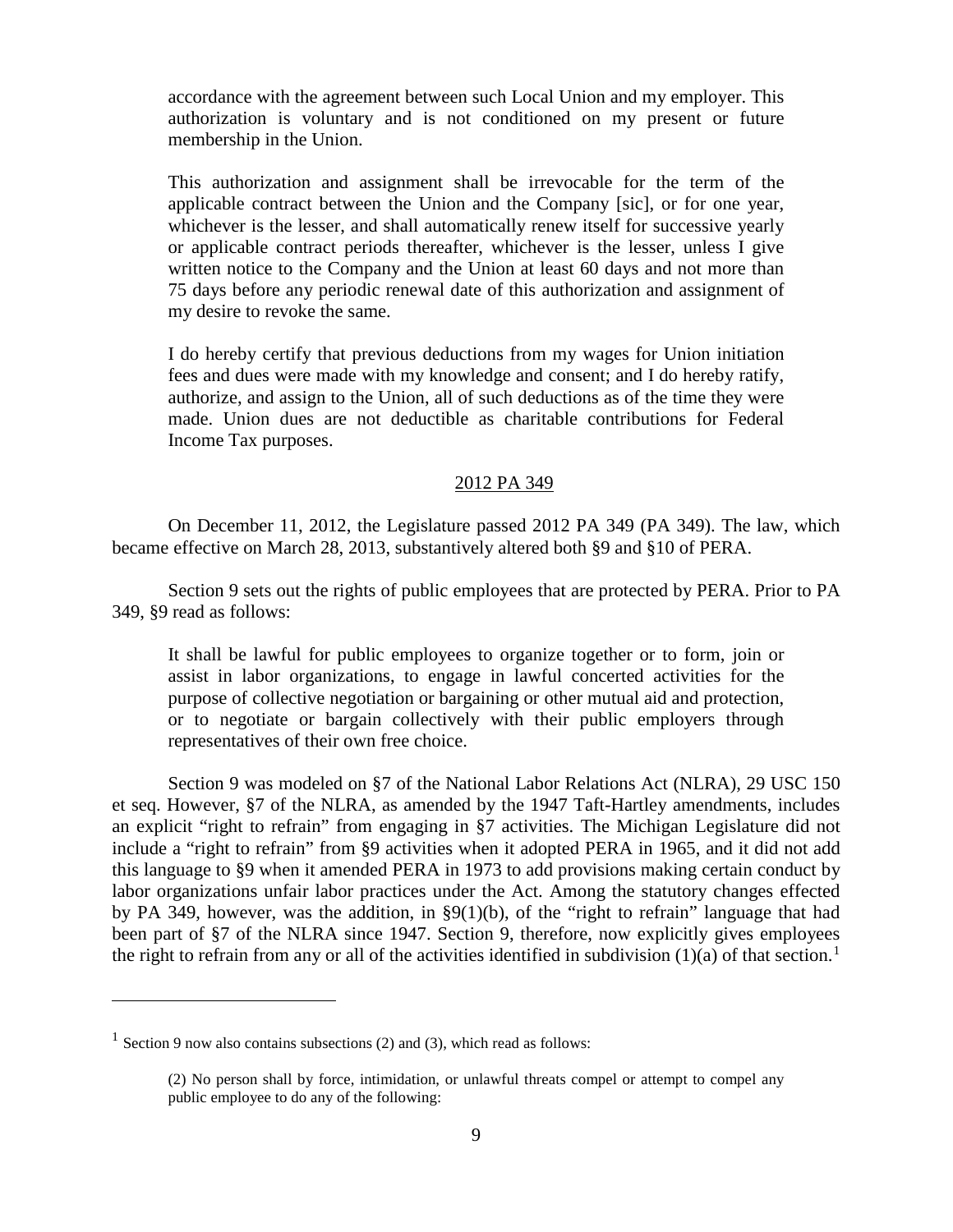Section 10 of PERA, which was modeled on §8 of the NLRA, sets out the conduct by employers and labor organizations which constitute unfair labor practices under the Act. Section  $10(2)(a)$ , like §8(b)(1)(A) of the NLRA, makes it unlawful for a labor organization or its agents to "restrain or coerce public employees in the exercise of rights guaranteed in §9 [or §7 of the NLRA]." Both  $\S 8(b)(1)(A)$  of the NLRA and  $\S 10(2)(a)$  of PERA state these subsections do not "impair the right of a labor organization to prescribe its own rules with respect to the acquisition or retention of membership."

In addition to adding "right to refrain" language to §9, PA 349 removed provisions in §10 making union security agreements lawful and added the following new language as §10(3):

(3) Except as provided in subsection (4), an individual shall not be required as a condition of obtaining or continuing public employment to do any of the following:

(a) Refrain or resign from membership in, voluntary affiliation with, or voluntary financial support of a labor organization or bargaining representative.

(b) Become or remain a member of a labor organization or bargaining representative.

(c) Pay any dues, fees, assessments, or other charges or expenses of any kind or amount, or provide anything of value to a labor organization or bargaining representative.

(d) Pay to any charitable organization or third party any amount that is in lieu of, equivalent to, or any portion of dues, fees, assessments, or other

 $\overline{a}$ 

(a) Become or remain a member of a labor organization or bargaining representative or otherwise affiliate with or financially support a labor organization or bargaining representative.

(b) Refrain from engaging in employment or refrain from joining a labor organization or bargaining representative or otherwise affiliating with or financially supporting a labor organization or bargaining representative.

(c) Pay to any charitable organization or third party an amount that is in lieu of, equivalent to, or any portion of dues, fees, assessments, or other charges or expenses required of members of or public employees represented by a labor organization or bargaining representative.

(3) A person who violates subsection (2) is liable for a civil fine of not more than \$500.00. A civil fine recovered under this section shall be submitted to the state treasurer for deposit in the general fund of this state.

Per §16(a), violations of §10 are unfair labor practices remediable by the Commission. As noted above, the penalty for a violation of  $\S9(2)$  is a civil fine.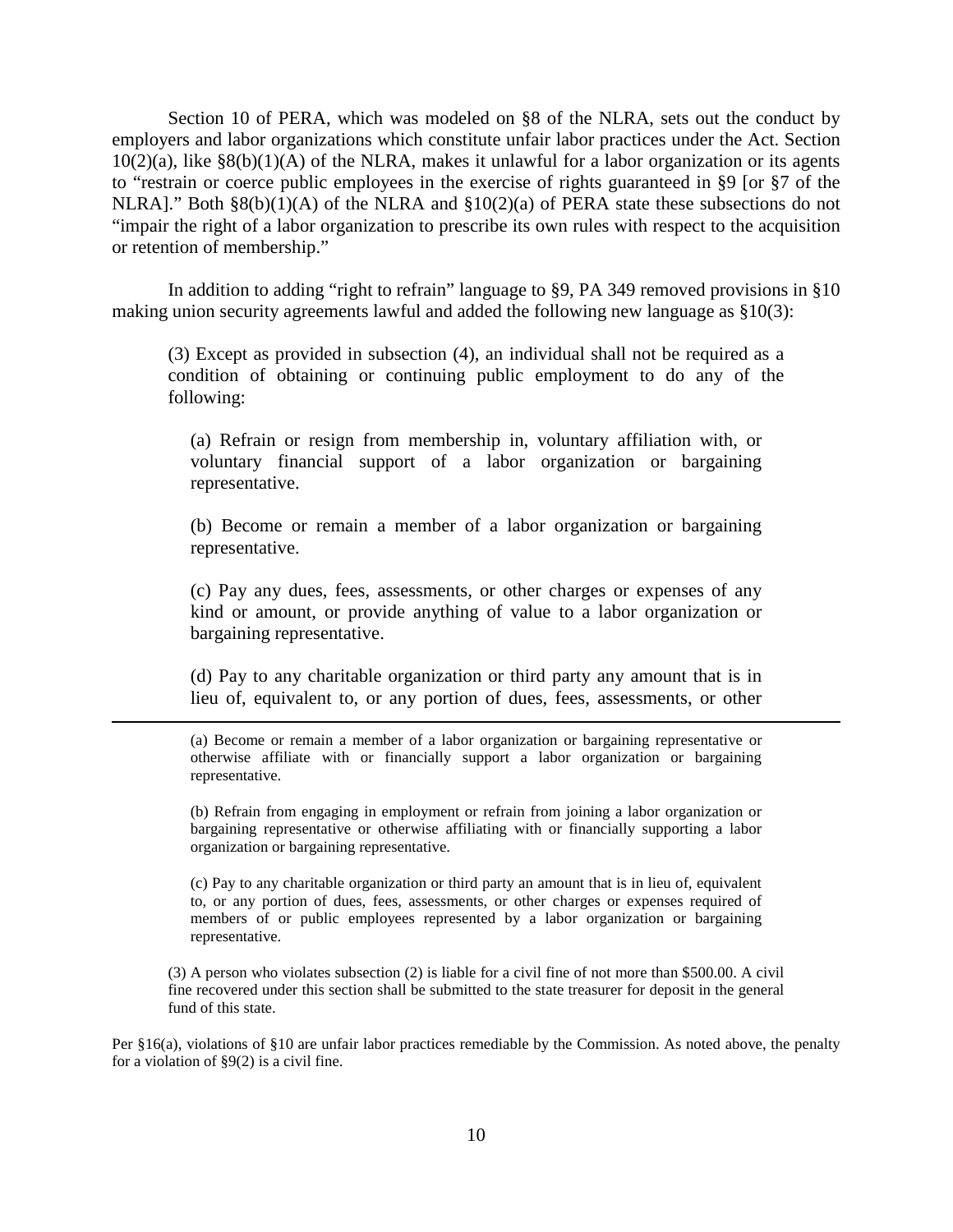charges or expenses required of members of or public employees represented by a labor organization or bargaining representative.

In addition, §10(5) now states:

An agreement, contract, understanding, or practice between or involving a public employer, labor organization, or bargaining representative that violates subsection (3) is unlawful and unenforceable. This subsection applies only to an agreement, contract, understanding, or practice that takes effect or is extended or renewed after the effective date of the amendatory act that added this subsection.

# Union Security and Dues Checkoff Agreements

In December 2013, Respondent and the Employer were parties to a collective bargaining agreement that had been entered into prior to the effective date of PA 349. This agreement, which had an expiration date of December 31, 2013, contained a provision requiring unit members to be union members or pay a service fee to Respondent as a condition of continuing employment. It also contained a provision requiring the Employer to deduct union dues from the paychecks of employees who submitted signed authorizations.

On December 3, 2013, Respondent and the Employer reached a tentative agreement on the terms of a successor agreement covering the term January 1, 2014, through December 31, 2015. The tentative agreement was subsequently ratified by both Respondent's members and the Employer. Per PA 349, unit members were no longer required to be union members or pay a service fee as a condition of continuing employment. The Employer agreed, in the successor contract, to deduct dues from the paychecks of employees who submitted signed checkoff authorization cards dated after December 3, 2013.

# House Resigns Her Membership and Revokes Her Checkoff Authorization

On December 4, 2013, House sent this letter to Respondent, with a copy to the Employer:

I am employed by Lapeer County MSU Extension in the Right to Work state of Michigan. I write to notify you that I do not want to be a member of the union. If your records indicate that I am currently a union member, I hereby resign my membership in the union and all of its affiliates effective immediately.

I also notify you that I want to pay only those union dues and fees that I can be lawfully compelled to pay as a condition of my employment under Michigan Law, and nothing more.

Thus, if I can currently be lawfully compelled to pay union fees under Michigan law as a condition of my employment, I hereby object to the collection and expenditure by the union of any fee used for political, ideological, organizing, or other non-chargeable purposes, as is my right under *Abood v Detroit Board of Education,* 431 US 209 (1977) and *Chicago Teachers Union v Hudson,* 475 U.S. 292 (1986). This objection is permanent and continuing in nature. I also revoke any dues deduction authorization that I may have signed that authorizes the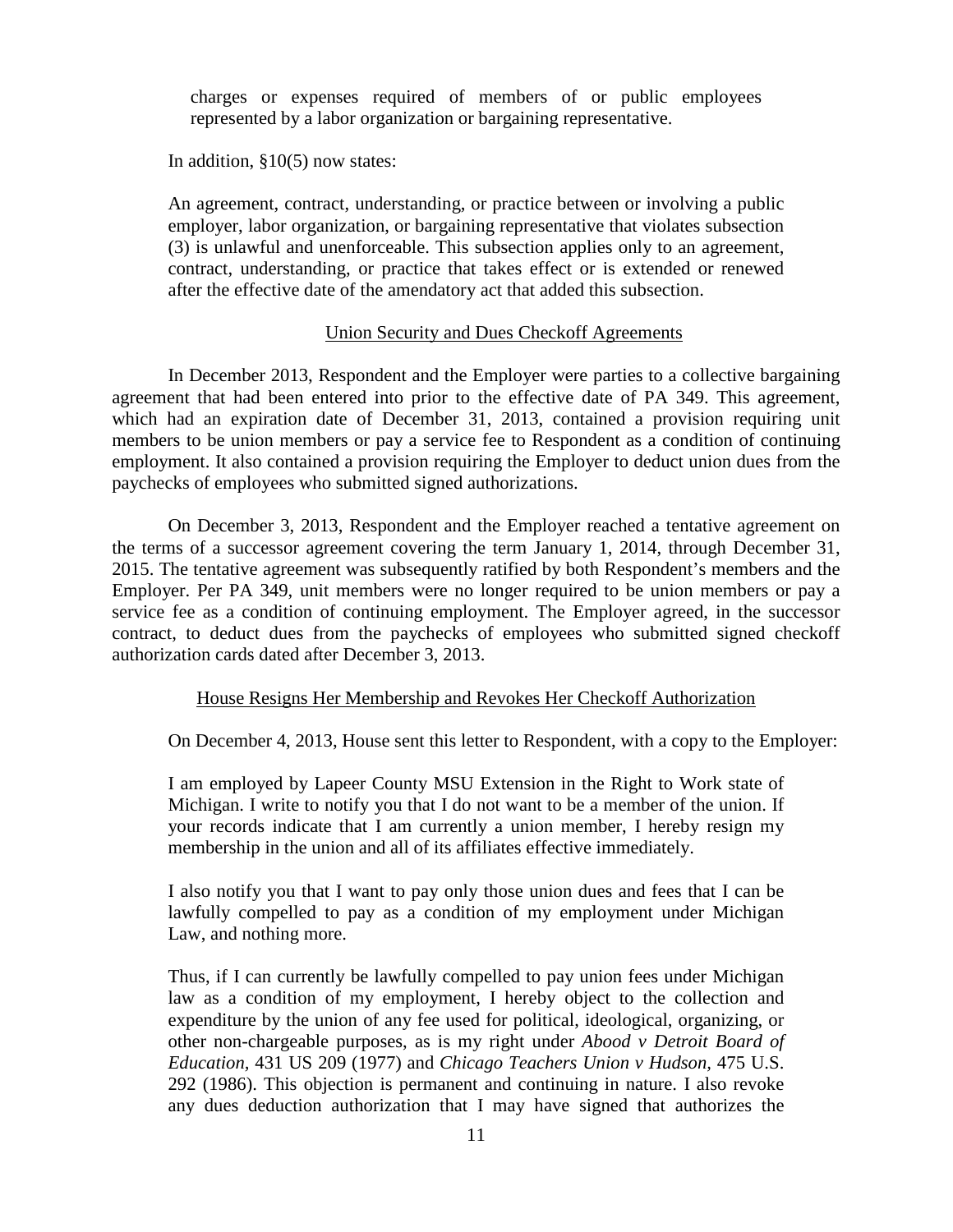deduction of full union dues from my paycheck, and authorize only the deduction of reduced service fees.

If and when I cannot lawfully be compelled to pay any union dues and fees as a condition of my employment under Michigan law, I no longer want to pay any dues or fees to the union. As of that date, I revoke any dues deduction authorization that I may have signed, and no longer authorize the deduction of any union dues or fees from my paycheck.

If you refuse to accept this letter as an effective resignation, objection and/or revocation, please inform me promptly, in writing, of your reasons for so doing.

House received from Respondent the following letter, dated December 13, 2013.

We are in receipt of your letter requesting that your dues deduction be stopped in accordance with Public Act 349 of 2012.

Please be advised that by signing the Check Off Authorization, when you first became a member, you entered into a separate independent contract with this Local Union which supercedes [sic] Public Act 349. Provisions of that Agreement do not permit you to revoke your financial obligation at this time, the proper time period is from 9/3 to 9/18, and your letter must be *certified* to the Local Union President. [Emphasis in original].

When the Employer received House's letter, it immediately ceased deducting dues from her paycheck. House did not pay any union dues or fees to Respondent after December 4, 2013. The December 13, 2013 letter was Respondent's only response to House's December 4, 2013, letter.

# Discussion and Conclusions of Law:

In its motion for summary disposition, Respondent points out that House does not appear to allege that Respondent made any demand that House pay union dues or fees other than by sending her the December 13, 2013 letter and that she does not allege that it took any type of action to collect these dues or fees. House's response to Respondent's motion for summary disposition confirms that her allegation is that Respondent violated  $\S 10(2)(a)$  of PERA by sending her the December 13, 2013, letter asserting that she continued to have a "financial obligation" toward it until she revoked her dues authorization within the window period. That is, her charge is based solely on this letter and not on any other action that Respondent may have taken before or after sending this letter.

Respondent argues that House's charge does not state a claim upon which relief can be granted under PERA because she does not allege that Respondent required anything of House as a condition of her continued employment, altered the relationship between House and the Employer, did anything that affected her terms and conditions of employment, or caused House to have any type of legally cognizable injury, loss, or damages. House maintains, however, that, under PERA, dues checkoff authorizations are now revocable at will. She asserts that any restriction on an employee's right to revoke his or her checkoff authorization constitutes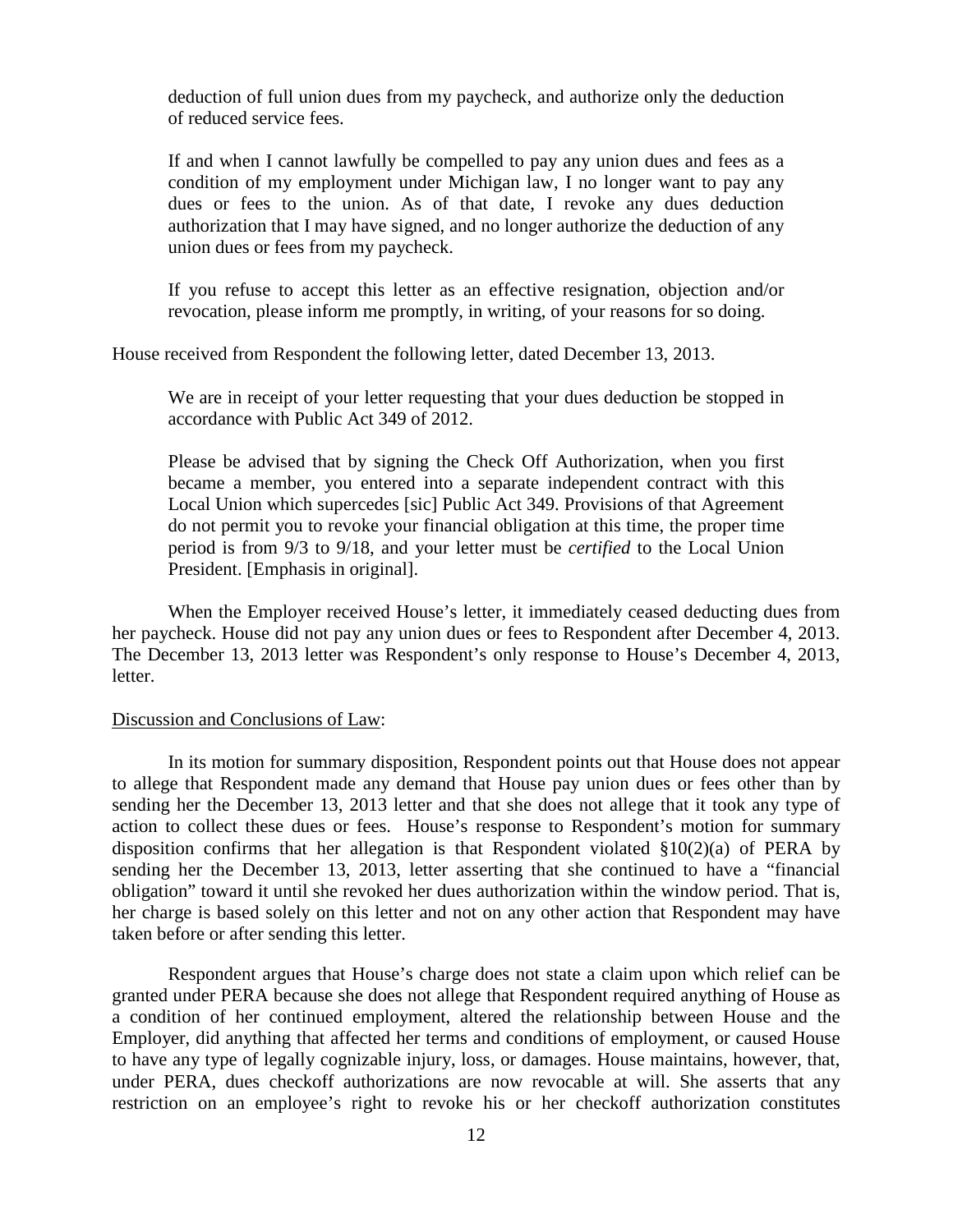unlawful restraint or coercion of the employee's right under §9 to refrain from financially supporting a union after resigning. Because Respondent's December 13, 2013 letter attempted to restrict her right to revoke her checkoff authorization, it violated §10(2)(a).

The facts in this case are similar in many respects to those in *Teamsters Local 214, (Cottrell),* Case No. CU13 K-067/Docket No. 13-016862-MERC, Decision and Recommended order issued by me this same date. Like House, the charging party in that case, Cottrell, signed a dues checkoff authorization which authorized his employer to check off dues and fees until Cottrell revoked that authorization within the window period set forth in the authorization. Both the authorization Cottrell signed and the one House signed stated that the authorizations were not dependent on their current or future union membership. Like House, Cottrell was covered by a collective bargaining agreement containing a union security clause when he sent a letter to Respondent resigning his union membership and asserting his objections to paying union dues or fees used for political or non-collective bargaining purposes. Like House, Cottrell received a letter from Respondent that made no reference to his objections, but which asserted that the checkoff authorization he signed when he became a member constituted a separate independent contract with Respondent which did not permit him to "revoke his financial obligation" except during a window period. Like House, Cottrell did not receive any other response from Respondent to his letter asserting his objections to paying dues or fees for non-chargeable expenses. Like House, Cottrell had no dues or fees deducted from his paycheck by his Employer after he resigned his union membership.

Like House, Cottrell argued that under PERA, as amended by PA 349, checkoff authorizations are revocable at will. I rejected that argument in *Cottrell.* I also found, however, that the checkoff authorization that Cottrell signed was an authorization to have dues or fees deducted by his employer from his paycheck, whether or not he was a union member, and not an agreement which clearly and explicitly obligated Cottrell, where no lawful dues checkoff agreement was in effect, to continue to financially support the union after he resigned his membership and the collective bargaining agreement covering him and containing a union security clause expired.

Unlike Cottrell, however, House did not pay any dues or fees to Respondent after she resigned her membership and revoked her dues checkoff authorization, even though she continued to be covered by a union security agreement. As Respondent points out, House has not alleged that it attempted, or threatened to attempt, to use its relationship with her employer to collect the sums it claims she owes. House's argument appears to be that Respondent's December 13, 2013 letter contained an implied threat to take other actions, such as filing a lawsuit, to collect these sums.

In *Saginaw Ed Assn,* the charging parties asserted that their union violated §10(2)(a) by threatening to hire a debt collector and/or file a lawsuit to collect back dues the union claimed that they owed pursuant to membership agreements they had signed. I concluded that the charging parties did not waive their right to resign their union membership by signing these agreements. However, I noted that the Commission had long held that it had no jurisdiction to interfere with the internal union affairs of unions absent some direct impact on employment. I held that the Commission does not have jurisdiction under PERA to find an unfair labor practice based on a union's attempts to enforce the terms of a private agreement between itself and an exmember when these attempts do not involve either the ex-member's employer or employment. I